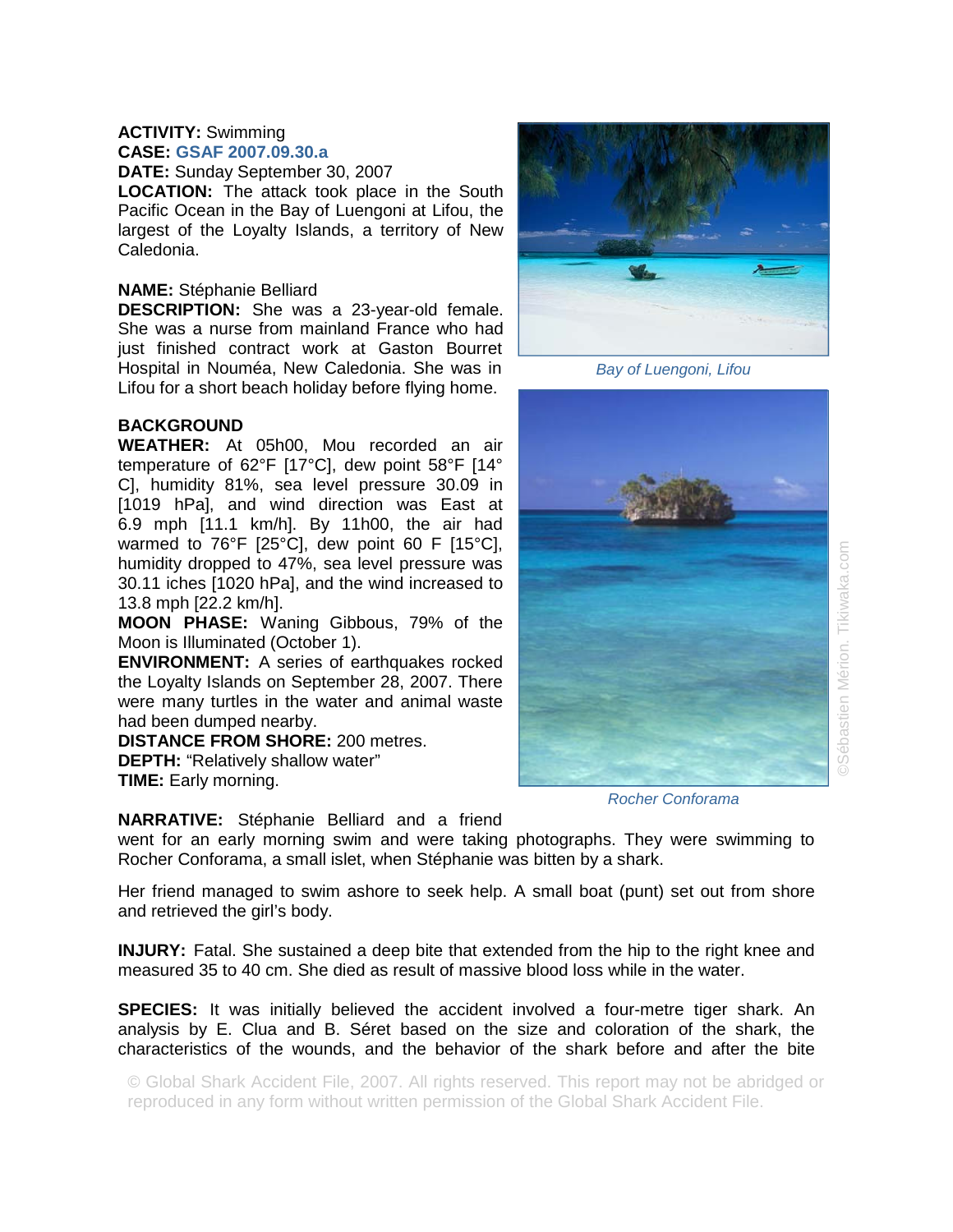suggested that the accident involved a white shark, *Carcharodon carcharias,* about four metres in length.

**SOURCES:** Les Nouvelles Caledoniennes, October 1, 2007; Clua E. and Séret B, Unprovoked Fatal Shark Attack in Lifou Island (Loyalty Islands, New Caledonia, South Pacific) by a Great White Shark, *Carcharodon carcharias*: American Journal of Forensic Medicine and Pathology, 2010 Jul 2

© Global Shark Accident File, 2007. All rights reserved. This report may not be abridged or reproduced in any form without written permission of the Global Shark Accident File.